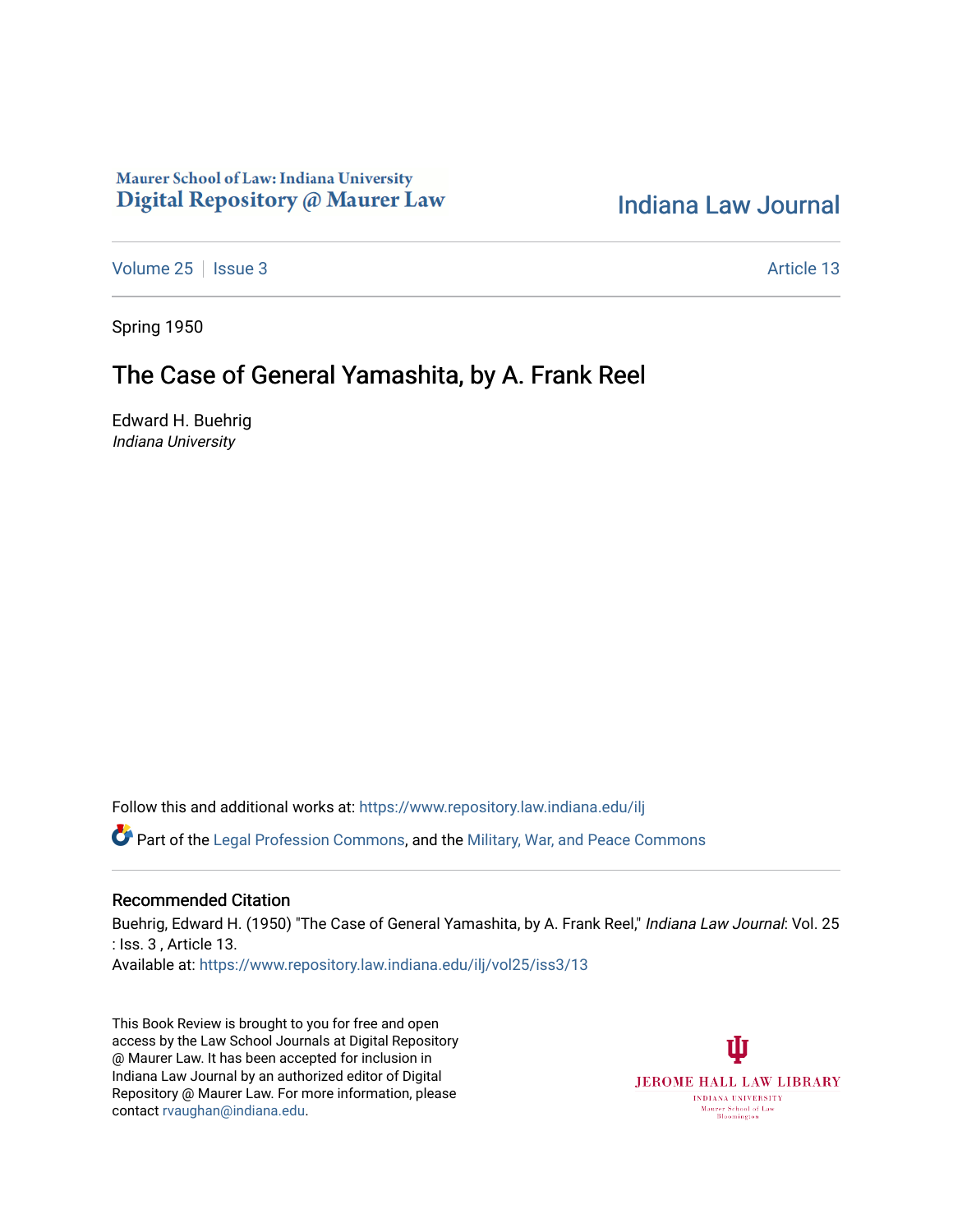THE CASE OF GENERAL **YAMASHITA.** By A. Frank Reel. Chicago: The University of Chicago Press, 1949. Pp. 324.

Hurriedly picked from various army commands in the Philippines at the end of the war, six American lawyers were assigned the task of defending the Japanese general, Yamashita, who, as commander of Japanese forces in the Philippines from October 9, 1944, to the surrender on September 3, 1945, was charged by the American Government with responsibility for the war crimes committed by his troops. At no time in a position to offer coordinated resistance to the American Army, which began its relentless return to the Islands with the landings on Leyte on October 18, 1944, the Japanese forces had succumbed to an orgy of murder, destruction, pillage, and rape. Unlike the atrocities at the time of the surrender on Bataan, which were committed against American prisoners of war, these later acts were committed for the most part against Philippine civilians. The only extenuating circumstance was the problem which guerrilla warfare posed for the Japanese-a factor, however, which was not involved in Manila where the wanton behavior of the Japanese forces was particularly shocking.

Yamashita was served with the charge on September 25, 1945, and was arraigned on October 8. On October 29, the trial began and on December 7, the anniversary of Pearl Harbor, the sentence of death was pronounced. The author of this present volume, viewing the trial from the standpoint of the defense counsel of which he was a member, makes the reader cognizant of the impatient haste with which the Military Commission conducted the trial and also of the pressure which the Commission itself was under from General MacArthur's headquarters. From the point of view of the military authorities speed seemed to accentuate the justice of a result which they anticipated with certainty; but from the point of view of the defense counsel, all but one of whom were civilian lawyers in uniform, it seemed to be a gross violation of even the minimum requirements of due process-a fault which for them was compounded by their belief that the charge itself failed to define a war crime and that Yamashita was in fact innocent.

The prodigious labors of defense counsel, which the author relates with a nice appreciation of the human drama involved, did not arise out of mere professional zeal. Nor did they arise out of fondness for Yamashita, although the author was obviously attracted by his personality and persuaded

<sup>\*</sup> Associate Professor of Law, Yale Law School.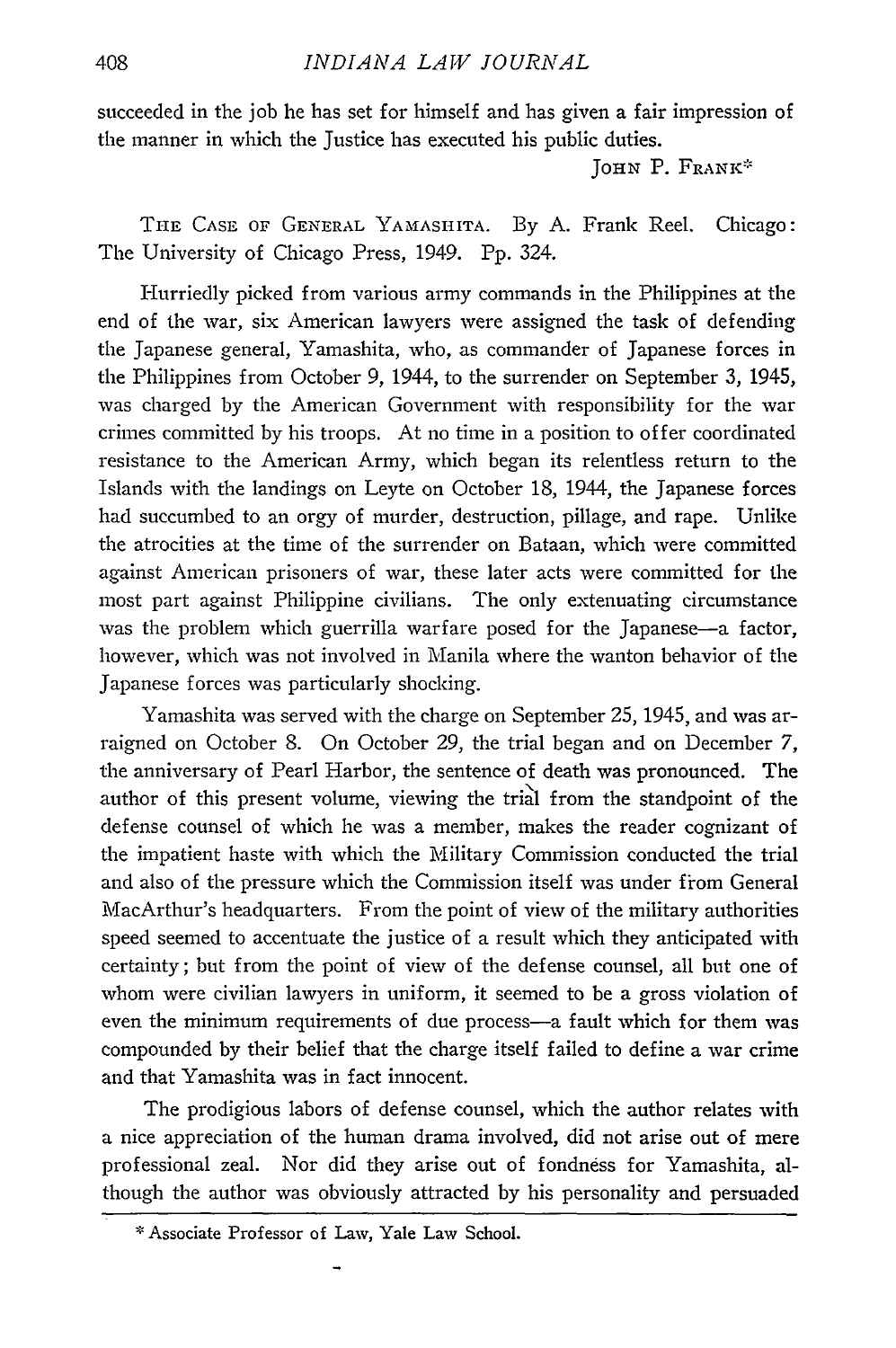as to his good character. The extraordinary energy and devotion displayed by the defense arose primarily out of their inability to give any credence to the idea that Yamashita was actually responsible. He was not charged with having ordered the atrocities. The logic of the charge was that his position of command was sufficient in itself to incur responsibility for acts of subordinates; no evidence was adduced that the acts were either ordered or condoned-although the inference was that atrocities on such a wide scale could not have occured without the knowledge of Yamashita's headquarters. Mr. Reel is personally convinced that Yamashita, who was new to his command, never had a chance amidst the confusion created by the overwhelming power of the American assault to establish any effective control over his forces, which included air and naval contingents freshly assimilated to army command. The crimes in Manila were perpetrated by Japanese marines who, either through confusion or insubordination, had failed to evacuate the city according to Yamashita's orders.

The case *In re Yamashita*,<sup>1</sup> decided by the United States Supreme Court on February 4, 1946, was unprecedented in a number of its aspects, but most notably in that this was the first instance in which an enemy general had been held responsible **by** the United States for action (or inaction) connected with hostilities. The novelty was not lessened **by** the fact that the accused **(by** virtue of the diligence of defense counsel) appealed to the civilian courts against jurisdiction claimed and exercised **by** the American Army. Had warfare still been in active progress the Supreme Court might not have seen its way to admitting the case to a hearing. However, the fact of the Armistice deprived the case of the element of military urgency which is the essential basis for the large autonomy enjoyed **by** military courts. Nevertheless, having received the appeal, the Court, in an opinion subscribed to **by** six judges, upheld the jurisdiction of the Military Commission. Both majority and minority opinions made clear that the substance of the case was subject to review only **by** higher military authority and ultimately **by** the President, the question of guilt or innocence being outside the purview of the civilian courts. Yamashita was hanged on February 23, 1946.

In strongly felt and vigorously uttered dissents, Justices Murphy and Rutledge denied the jurisdiction of the Commission. Both agreed, although it was left to Justice Murphy to emphasize, that the charge was defective in failing to accuse Yamashita of any recognized war crime. They rejected the theory of command responsibility as repugnant to American legal concepts

<sup>1.</sup> 327 U. **S.** 1 (1946).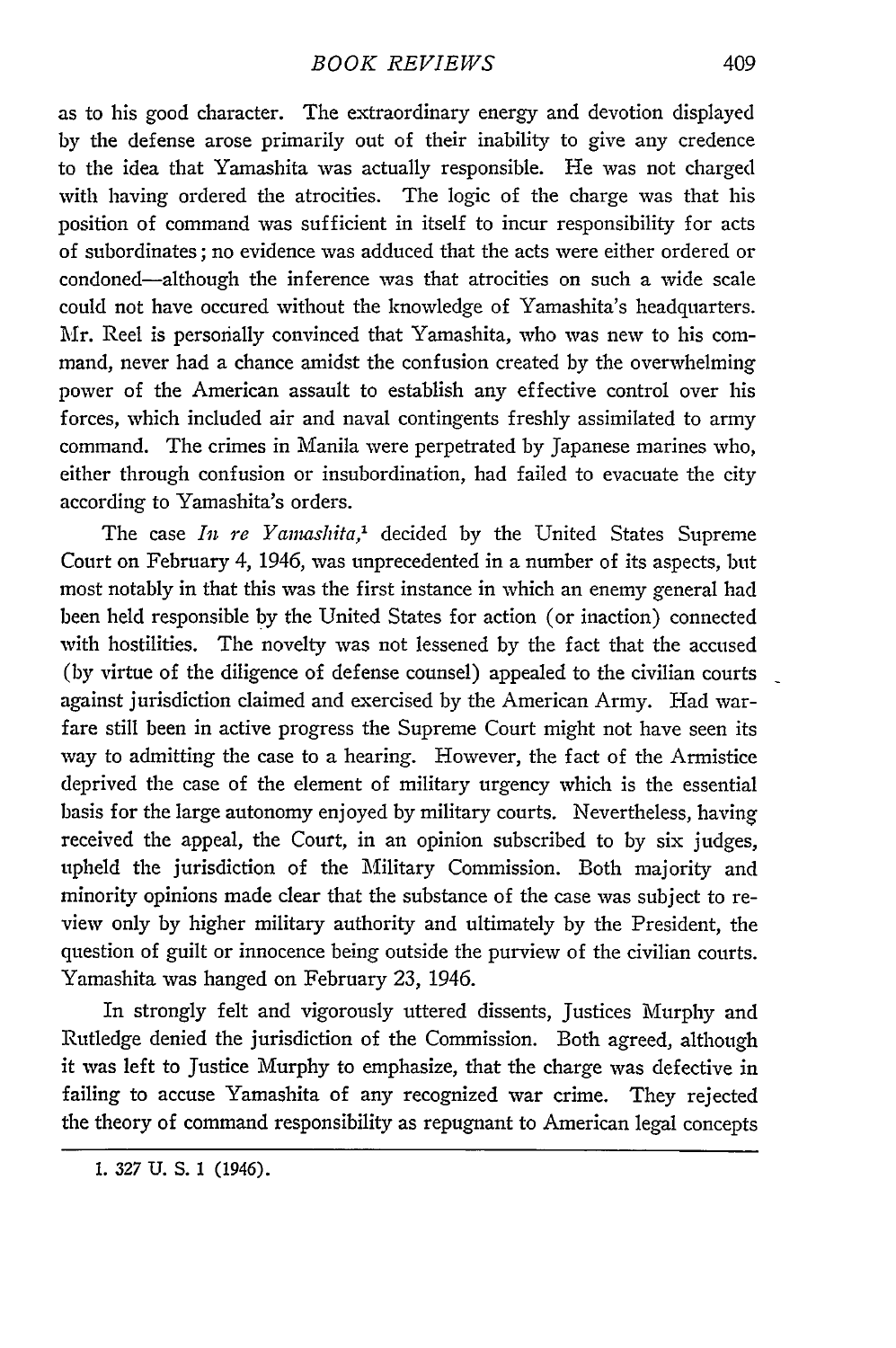and as being without foundation in international law.<sup>2</sup> Justice Rutledge explored the still more interesting question of the bearing of the 5th Amendment. Whereas the majority had found the Articles of War and the Geneva Convention of 1929 to be inapplicable to an enemy combatant, it was Rutledge's view not only that these instruments did not exclude Yamashita, but that the 5th Amendment was in any event applicable. Since the order establishing the Commission sanctioned the admittance of evidence which fell far short of the safeguards erected **by** the common law, Rutledge was prepared to find, on that basis alone, that the Commission did not have lawful control of the defendant and that the writ of habeas corpus should issue.

The eloquence of the dissents, whose authors have now been lost to the Court through untimely death, deserves special comment. Included within their scope is judgment on the effect of the summary character of Yamashita's trial on the pacification of the defeated enemys and on the integrity of American standards of justice. It is this latter consideration which moves Justice Rutledge to a painstaking formulation of his position. Although the case is on the periphery of civilian jurisdiction in hitherto untrod territory, Rutledge finds no convincing basis on which to give the Military Commission free reign. In the circumstances, not of battle but of the enemy's acknowledged defeat, the Constitution, Rutledge contends, follows the flag, guarantees to an enemy

3. Mr. Justice Murphy stated:

But in the sober afterglow will come the realization of the boundless and dangerous implications of the procedure sanctioned today. No one in a position of command in an army, from sergeant to general, can escape those implications. . **.** . But even more significant will be the hatred and ill-will growing out of the application of this unprecedented procedure. That has been the inevitable effect of every method of punishment disregarding the element of personal culpability. The effect in this instance, unfortunately, will be magnified infinitely, for here we are dealing with the rights of man on an international level. To subject an enemy belligerent to an unfair trial, to charge him with an unrecognized crime, or to vent on him our retributive emotions only antagonizes the enemy nation and hinders the reconciliation necessary to a peaceful world. 327 U. **S.** 1, 28 (1946).

<sup>2.</sup> Mr. Justice Murphy stated:

Duties, as well as ability to control troops, vary according to the nature and intensity of the particular battle. To find an unlawful deviation from duty under battle conditions requires difficult and speculative calculations. Such calculations become highly untrustworthy when they are made **by** the victor in relation to the actions of a vanquished commander. Objective and realistic norms of conduct are then extremely unlikely to be used in forming a judgment as to deviations from duty. The probability that vengeance will form the major part of the victor's judgment is an unfortunate but inescapable fact. So great is that probability that international law refuses to recognize such a judgment as a basis for a war crime, however fair the judgment may be in a particular instance. It is this consideration that undermines the charge against the petitioner in this case. 327 **U. S.** 1, 35 (1946).